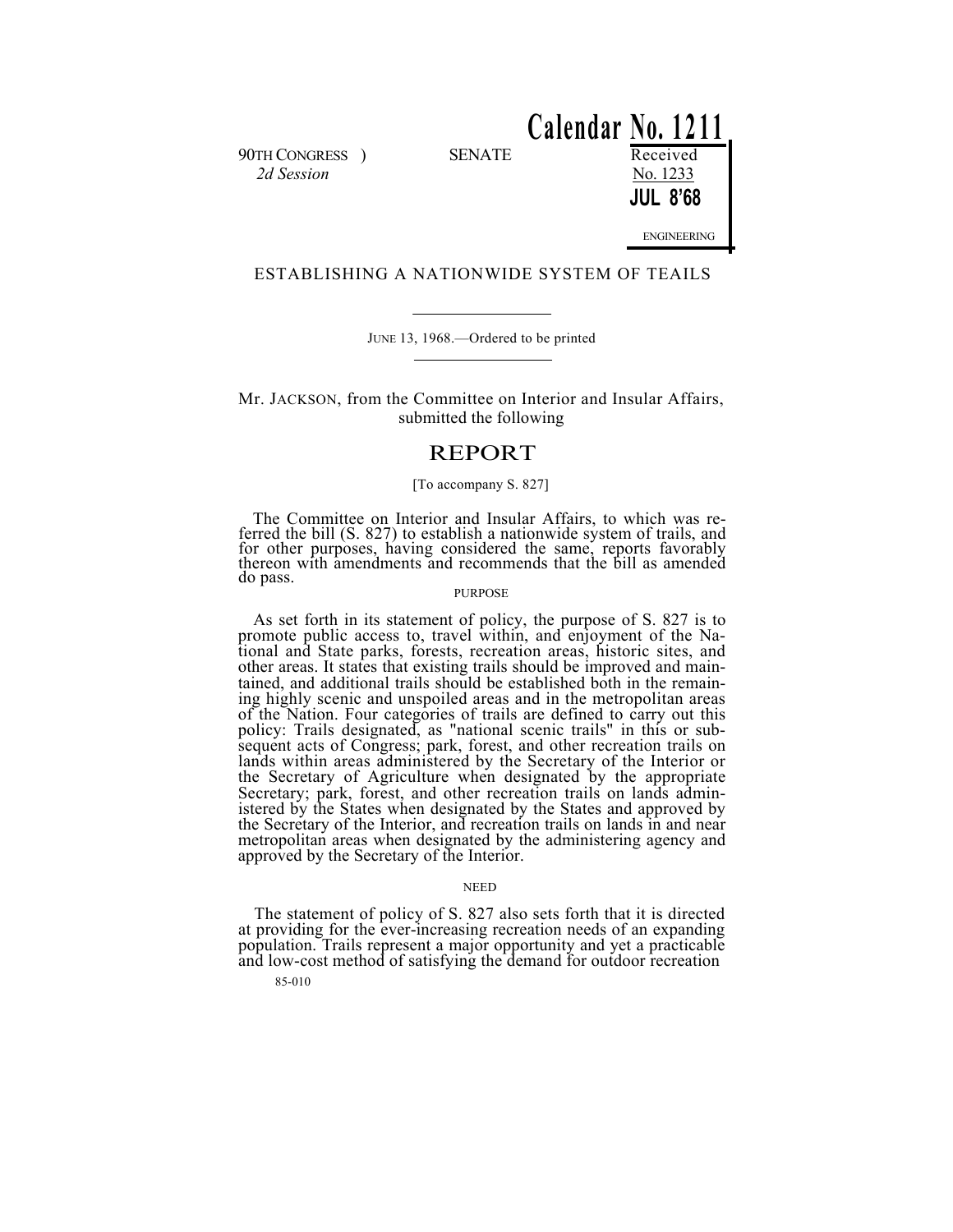for our citizens. By their nature, they afford a low-concentration, dis-<br>persed type of recreation that is much sought after today. Trails are the means to some of the most beneficial kinds of exercise and enjoyment of nature—walking, hiking, horseback riding, and cycling. Trails enable people to reach prime areas for hunting, fishing, and camping; they lead to areas prized by students of nature and history; they are<br>used by scientists, artists, and photographers; they help to satisfy the<br>craving many people have for solitude and the beauty of untrammelled lands and waters.

"Trails for America" is the report of the Bureau of Outdoor Recreanatural beauty message of February 8, 1965. This report provided<br>much of the basis for this present legislation. In this publication the<br>urgency for enactment of S. 827 is stressed:

The Nation faces a "crisis in outdoor recreation." A surging<br>demand for opportunities to enjoy outdoor activities presses<br>upon natural resources which are shrinking under the impact<br>of our rapidly expanding population and great challenges of today is to plan adequately to meet these demands. Only if we are successful in this effort can there be assurance that future generations will be able to enjoy some of the same opportunities now available to the American people.

There is a multiplying need for outdoor recreation opportunities for Americans. According to the report of the Outdoor Recreation for Americans. According to the report of the Outdoor Recreation Resources Review Commission, an expected doubling in the number of people in the United States by the year 2000 will mean at least a threefold increase in the demand for recreation. The Commission said that trails, with all other forms of outdoor recreation, will be in short supply unless adequate additional facilities systematically are provided. Trails near metropolitan centers where a disproportionate share of the increasing population will be located are especially inadequate.

of the increasing population will be located are especially inadequate. The Commission also predicted that walking for pleasure will in- crease from 566 million occasions of participation in 1960 to 1,569 million by the year 2000, a 277-percent increase. Hiking will jump 368 percent, from 34 million to 125 million. The number of bicycles and cyclists also is multiplying with almost explosive suddenness. Accord- ing to a 1965 report, more than 57 million children and adults, over 30 percent of the Nation's population at that time, participated in this activity. Predictions indicate that there will be 63 million cyclists by 1970, and that by 1975 more than 10 million bicycles will be sold

annually. The Bureau of Outdoor Recreation points out that there is a pressing need for places in which to ride bicycles safely. Recreational riding, bike hikes, youth hostel activities, bicycle clubs, and the like are becoming increasingly popular for all ages. The need is especially acute in urban areas. Similar growth is being experienced in horseback and trail bike demand. Horse registrations are in the increase. More than 5 million Americans were reported to be riding trail scooters or motorcycles in 1965.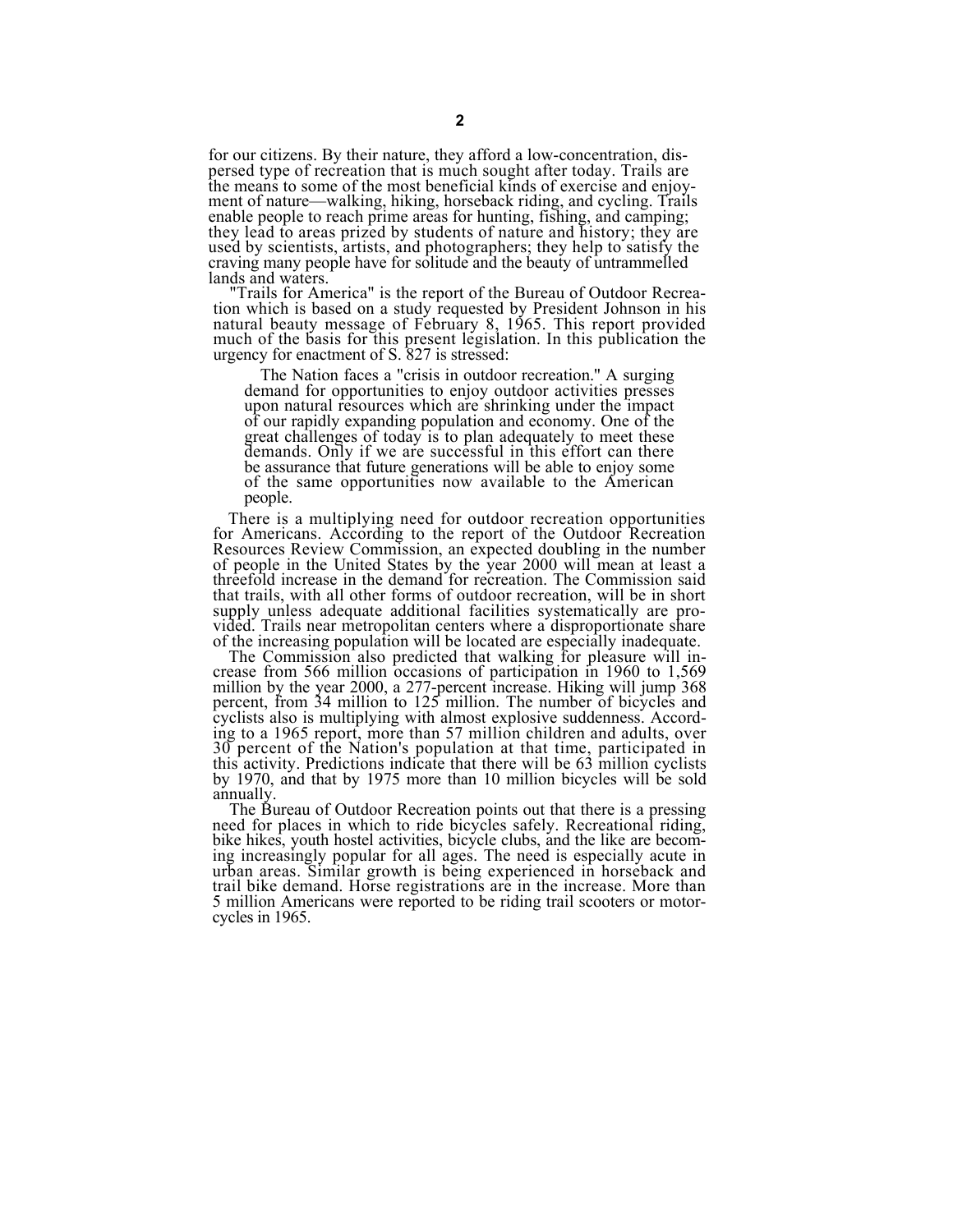## AMENDMENTS

The committee amended subsection 2(i) of the bill to prohibit ac- quisition under this act of lands, waters, or interests therein by condemnation without the owner's consent whenever 60 percent or more of the acreage within an entire national scenic trail area at the date of the bill's enactment is publicly owned. This limitation does not apply to the acquisition or extensive use of scenic easements. In fact, the committee recommends that the agencies obtain scenic or other easements for rights-of-way necessary for the construction, maintenance, and public use of the trail, and the protection of the scenic and other qualities of the trail, without depriving the owner of his entire property rights in his land whenever it is possible *to* do so. It is similar to a provision in S. 119, the bill passed by the Senate to create a National Wild and Scenic River System. The committee recognizes that the needs of the country vary with respect to the amount of publicly owned land in the different regions of the Nation. Where vast amounts of public lands are already in existence the people would have adequate acreage for access and facilities without utilizing condemnation in fee.

Another amendment provides an enlarged definition of a national

scenic trail under section 2 (a).<br>The committee also approved an amendment to divide the Con-The committee also approved an amendment to divide the Con- tinental Divide Trail into two sectors, northern and southern. The northern sector, from the Canadian border to the southern boundary of the Bridger National Forest in Wyoming, is retained as one of the of the Bridger National Forest in Wyoming, is retained as one of the trails in the initial system, and the southern sector, from the Bridger National Forest to the Mexican border in southwestern New Mexico, is placed in the study category for possible future inclusion. Questions were raised by committee members concerning the exact routing of the trail. Some alternate sections of the southern sector are still under initial planning consideration, and the Forest Service informed the committee it would be helpful to ha $\lambda$  e additional time to complete more detailed studies. While placing the southern sector of the Continental Divide Trail in the study category, the committee believes this proposed addition to the system should receive priority for study by the Secre-<br>tary of Agriculture. This sector is a natural increment; the Continental<br>Divide Trail will not answer that description until the sector is added.

The committee further believes that this study should be completed<br>within a -2-year period from the date of enactment.<br>The committee also adopted an amendment providing that no funds<br>shall be appropriated for the Continent development to the respective Committees on Interior and Insular Affairs of the Senate and House of Representatives. This was adopted after committee members from the States involved expressed concern over the type of development which may be proposed and wished to re- view the development plans before they are initiated.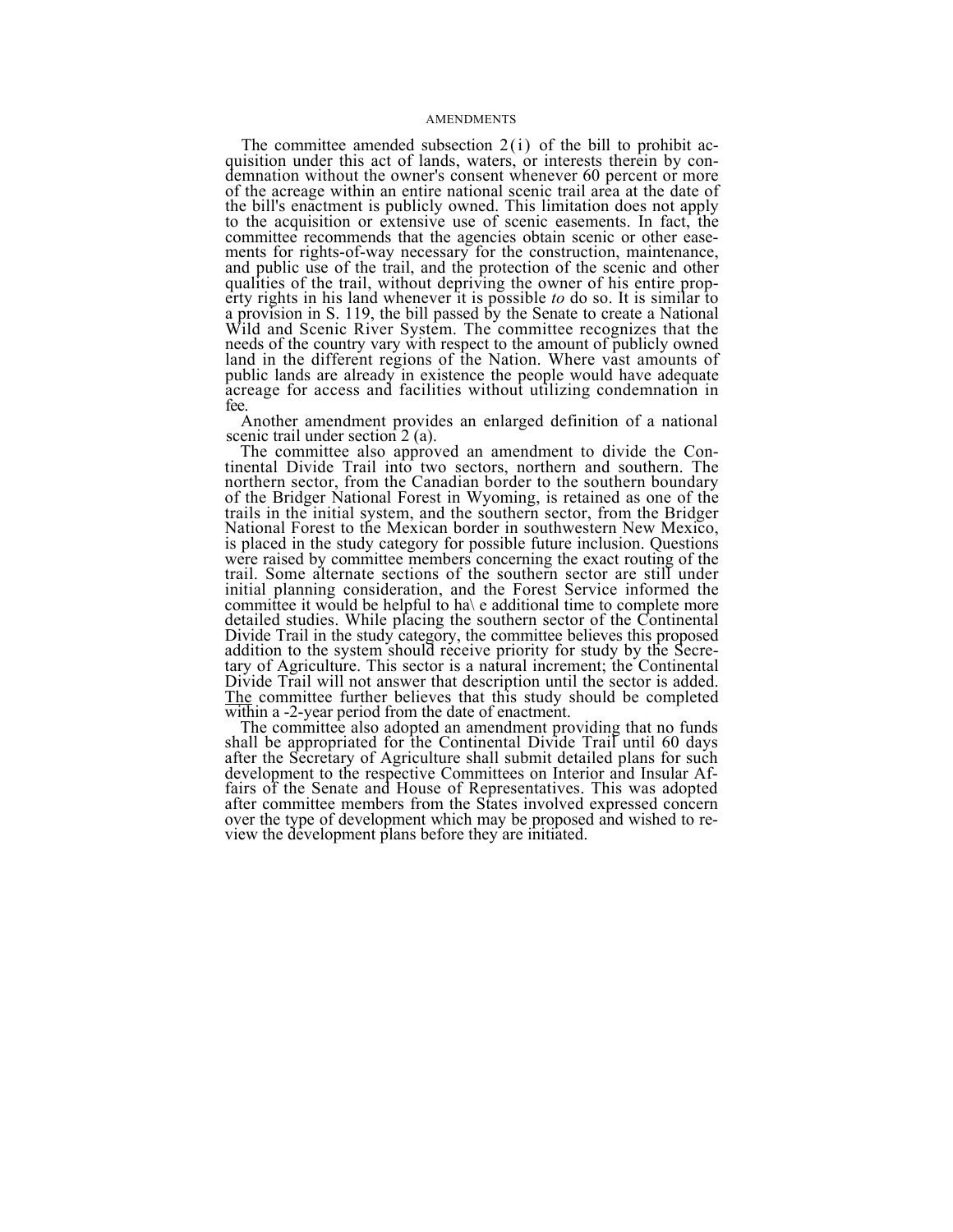## IXITIAL TRAILS IX THE SYSTEM

This bill provides four initial units in the nationwide system of trails:

1. The Appalachian Trail, extending 2,000 miles along the Appalachian Mountains from Maine to Georgia.<br>2. The Continental Divide Trail, extending 1,200 miles from the Canadian Border in Montana to the southern boundary of

National Forest in Wyoming.<br> *I)*. The Pacific Crest Trail, extending 2,350 miles along the mountain ranges of the west coast States from Canada to the Mexican border.<br>
4. The Potomac Heritage Trail, extending 825 miles al

Potomac River from its mouth to its sources in Pennsylvania and West Virginia.

The Secretary of the Interior is authorized to select rights-of-way for, and to provide appropriate marking of, the Appalachian and Potomac Heritage Trails, and the Secretary of Agriculture is authorized to do likewise for the Continental Divide and Pacific Crest Trails, subject to the following limitations: A total of 50 acres per mile may be obtained by both acquisition in fee (where authorized) and lesser in- terests (such as scenic easements) other than by agreement of the landowner, but not more than 25 acres per mile of this total may be acquired<br>in fee. The 25 acres per mile in fee is equivalent to an average of 100<br>feet on each side of the trail, and the 50 acres per mile, including fee of the trail. (See "amendments'' for limitation on condemnation.) The appropriate Secretary will erect and maintain a uniform marker

for the national scenic trails, select a symbol for each trail for place-<br>ment on the uniform marker, and establish an advisory council for<br>each trail.

Federal agencies are instructed to give encouragement to, and co-<br>operate with, States, local governments, private organizations, and individuals in promoting establishment and maintenance of the trails. Reasonable crossings of the trails will be allowed, but the use of motorized vehicles by the general public will be prohibited. This will not, however, prevent motor vehicles from crossing the trails where neceshowever, prevent motor vehicles from crossing the trails where necessary, or the use of motor vehicles along the trails for rescue, fire fighting, or other emergency purposes. Similarly, it is recognized that additional highways, utility lines, and other vital public facilities may unavoidably be routed across the trails.

### APPALACHIAN TRAIL

The Appalachian Trail Conference will be encouraged to continue its role as the principal guardian of the Appalachian Trail, which has been in use for over 40 years. Thousands of volunteer members of the conference have teamed together to establish and maintain the trail. The Appalachian Trail passes through 14 States and crosses land varied in ownership. Through much of New England the trail crosses private lands. In Maine, virtually all of the 280 miles lie in tracts owned by large timber companies which have cooperated with the conference in its maintenance. In Pennsylvania, State lands predominate.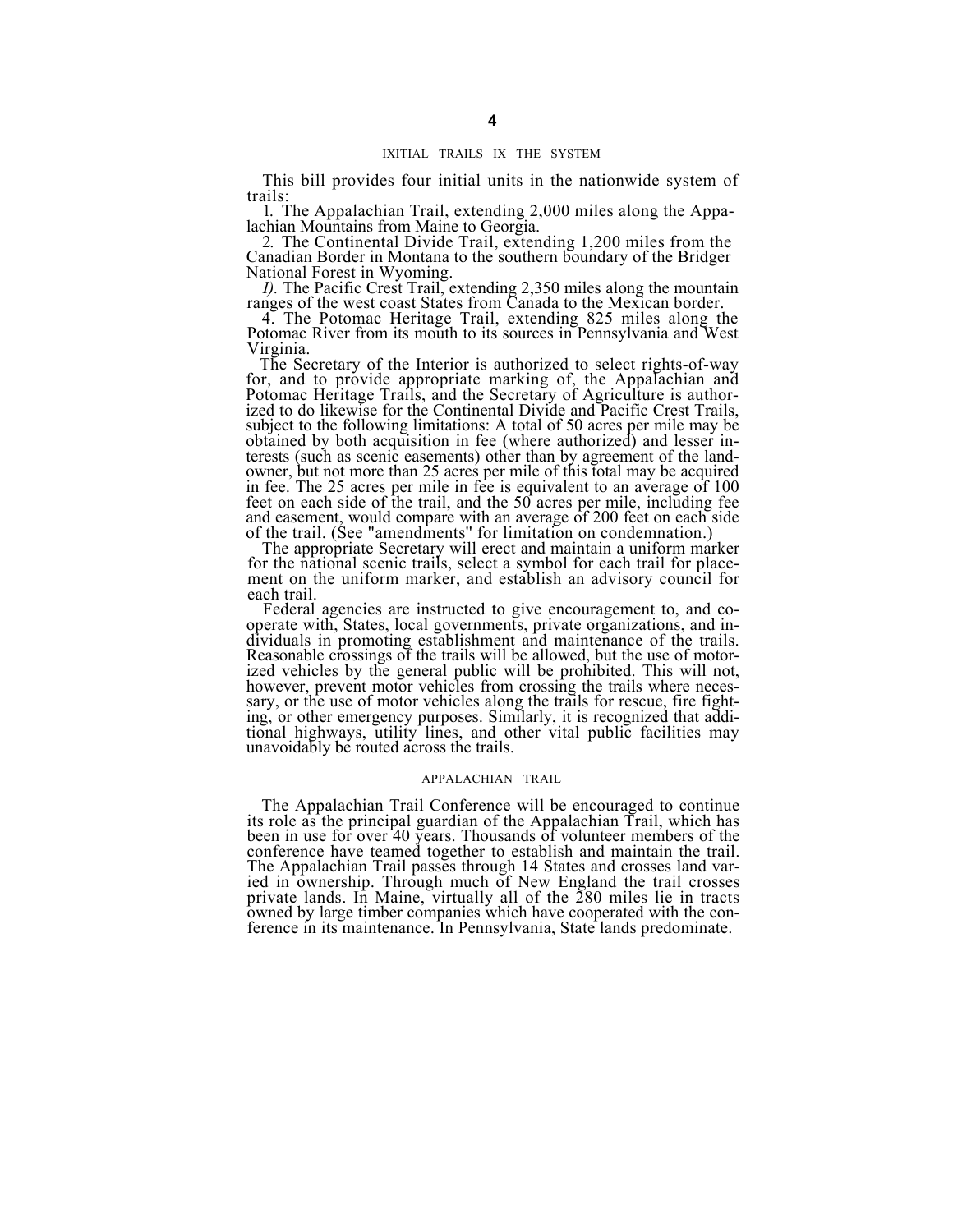From Virginia south, the ownership is largely Federal. Although member clubs of the conference have shouldered responsibility for many miles of trail, and at times have been forced to relocate segments away from the path of developments, the demands of an expanding population have multiplied in number and complexity in recent years and long stretches of the trail are seriously threatened with incompatible encroachments. These are problems which the conference has insufficient means to combat. If the trail is to survive, it is apparent that public agencies must assume a larger share of the burden of protection. The committee recognizes that the Appalachian Trail Conference

has pioneered the way for this legislation by its long-time personal stewardship of the trail, and believes that its stewardship—in partner-, ship with the Secretary of the Interior—should be continued and expanded.

## CONTINENTAL DIVIDE TRAIL

Designed to accommodate riders and hikers, the Continental Divide Trail would pass through some of the most scenic areas in the country. Trail would pass through some of the most scenic areas in the country. The trail would span spectacular, wild mountain country, rich in the early history of the West. The route affords views of perpetual icefields and of awesome peaks. It passes hundreds of alpine lakes and streams teeming with native trout. The high mountains are home to many species of game, including the bighorn sheep, mule deer, and bear. It would start at the Canadian line on the west shore of Waterton Lake in Glacier National Park and follow the Continental Divide south for 100 miles. Some of the trail would be above timberline. From Logan Pass, the trail would swing over the divide, leave the park, and pass near a portion of the Blackfoot Indian Reservation, through the Flathead and Lewis and Clark National Forest, move through the Bob Marshal Wilderness, and on to cross Pipestone Pass and Deer Lodge Pass, and travel the Anaconda-Pintlar Wilderness for 50 miles, crossing and recrossing the divide. Jumping from one side to the other, the trail would follow the Idaho-Montana State line for some 300 miles, enter Yellowstone National Park to pass the Firehole River, Shoshone Lake, Lewis River, Lewis Lake, Yellowstone Lake, and along the Yellowstone River to the south park boundary. It would swing along the edge of the Shoshone National Forest, and then arc westward along the divide to provide magnificent views of the Grand Tetons. Passing through the Bridger Wilderness, it would reach its temporary end at the southern boundary of the Bridger National Forest. (The remainder of the Continental Divide Trail, called the southern sector, would be under study for possible future inclusion.)

The designation of the Continental Divide Trail represents an attempt to make available by trail a stretch of country which has historical interest and charm and bisects the Western United States. The committee does recognize that no such contiguous trail has ever, in fact, existed. However, the committee believes that the trail should be regarded as calling attention to the grandeur and esthetic qualities of the Continental Divide, and that it will add significantly to the Nation's appreciation of its priceless natural heritage.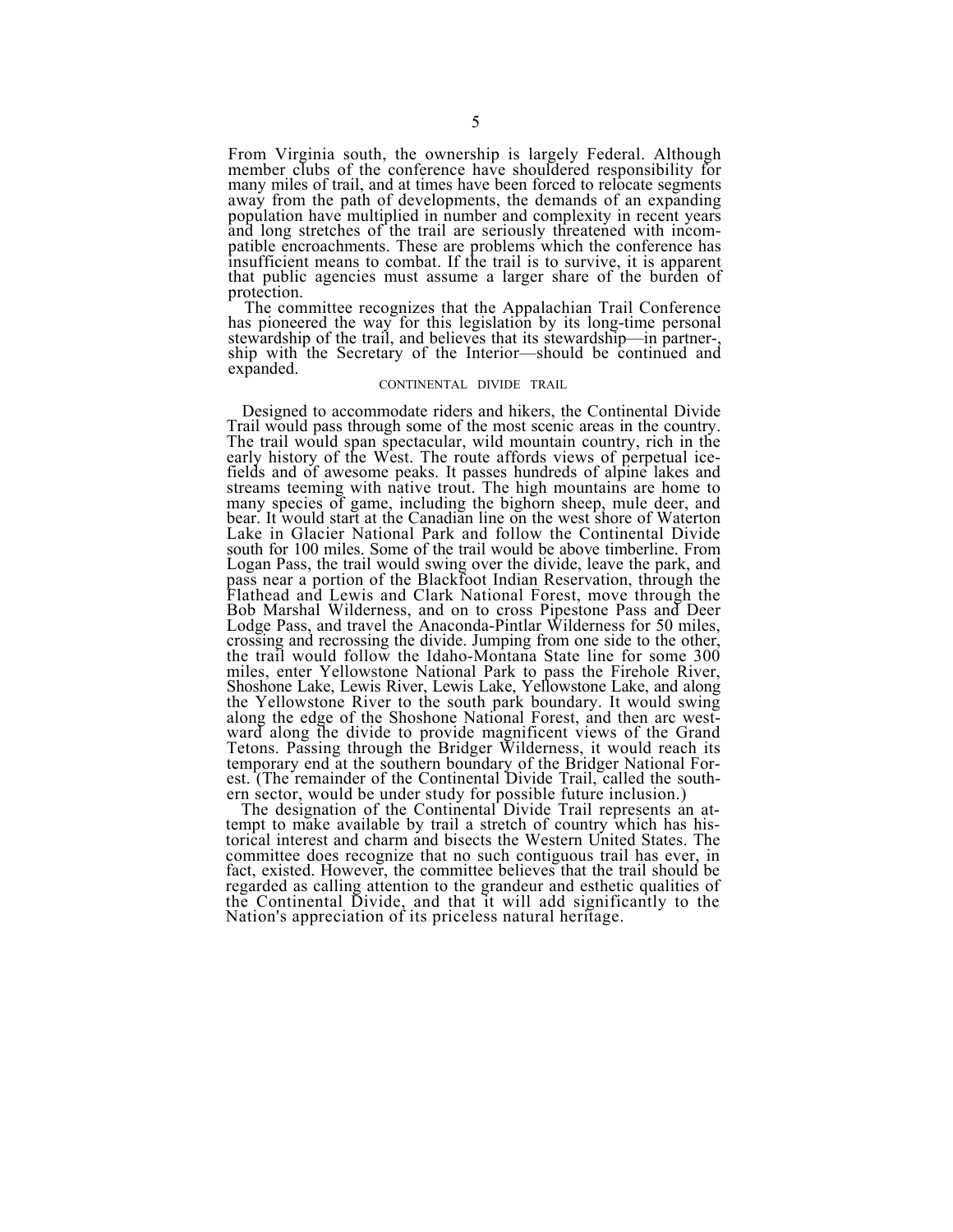*Special consideration of the Continental Divide Trail and Wilder-next*  In the case of the Continental Divide Trail, it is not the intent of the committee to authorize the construction of a trail which would follow the very top of the Continental Divide nor necessarily be fully contiguous along the entire divide. Instead, it is the committee's belief that existing trails along the mountain sides or in negotiable valleys close to the top of the divide should be designated part of the Con- tinental Divide Trail, and that the segments to be constructed, where top terrain prevents reasonable foot or horseback travel, should be located at lower levels.<br>Nor is it the intent of the committee that this legislation should be

considered authorization for construction of trails or other works of man through wilderness areas in any such manner as to do violence to the wilderness concept as set forth in the Wilderness Act of 1964. The committee urges that in any event, the wilderness values should be properly protected in connection with any trail through any national wilderness area.

Committee members also expressed concern that the marking of national scenic trails be unobtrusive, with careful and tasteful place- ment and design of directional and other signs to conform with the esthetic setting regardless of the lands traversed.

#### POTOMAC HERITAGE TRAIL

The Potomac Heritage Trail would start at the mouth of the Potomac on Chesapeake Bay—with trails on both sides of the river extending through the District of Columbia to Harpers Ferry, W. Va. At this point they would join and follow the Potomac River up the Chesapeake and Ohio Canal towpath to Oldtown, and there divide. One trail would travel northwest along the canal towpath to Cumberland, Md., where the towpath would terminate, and continue to Johnstown, Pa. The other fork of the trail would turn southwesterly to end in the high and beautiful evergreen mountain country of the Spruce Knob-Seneca Rocks National Recreation Area m "West

Virginia.<br>
Of the 825 miles of the Potomac Heritage Trail, 317 are in Federal<br>
ownership, 130 in State and 378 in private ownership.<br>
The study report, "Trails for America," points out that no other<br>
river in the country i

The National Government grew up and reached its maturity in the Potomac River Valley. Many famous Americans were born, reared, and lived on the banks of the Potomac. The Potomac Heritage Trail would follow the course of the Potomac from source to mouth, linking an astounding array of superlative historic, scenic, natural, and cultural features, and offering an outstanding recreation opportunity for the residents of the Potomac Valley and its annual millions of visitors.

## *Great Falls-Washington sector*

The committee and its staff gave considerable attention to the stretch of trail proposed on the Virginia side of the Potomac River between Great Falls and Washington after certain residents of the area and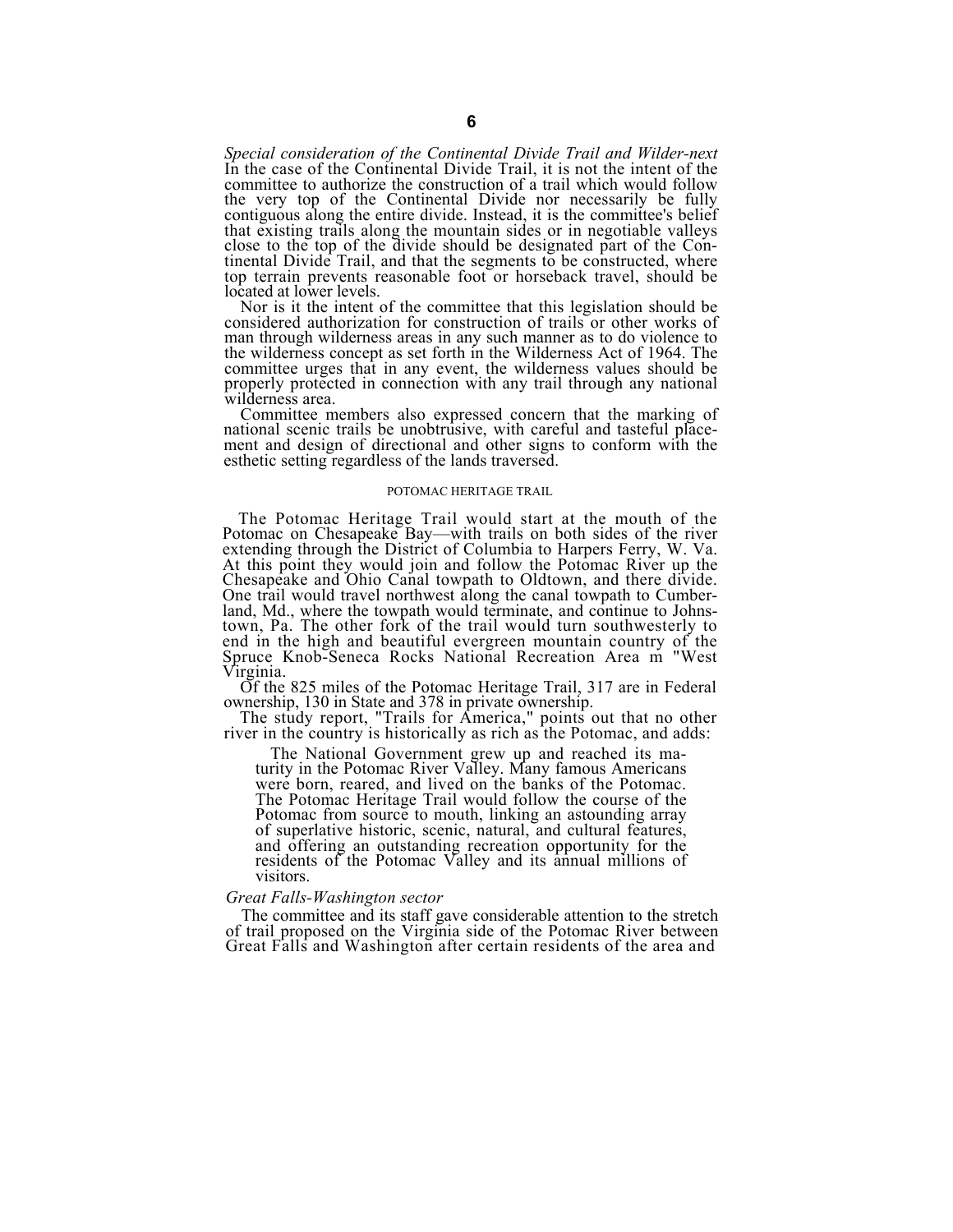officials of the Madeira School, located a few miles below Great Falls Park, expressed serious reservations about the advisability of establishing a trail in this area.

Some of the residents were fearful that along particular sections of the river bordering and east of the school's property line, where rocky bluffs predominate, the trail would have to leave the river's edge and be routed atop the bluffs and through private property, thus affecting residence and other normal patterns of visage. Fears were also expressed that parking areas might be constructed alongside the trail, with roads connecting to the central highways. Concern was the river, and the likelihood of vandalism or possible trespass viola-<br>tions with increased usage of the area.<br>Following staff conferences with Department of the Interior offi-<br>cials, field examination of the particular se

maps showing the proposed routing, and considerable correspondence, the committee is of the opinion that the problems can be resolved and are not basically different from similar objections raised in connection with park and recreation projects authorized in other areas of the Nation. Even where the bluffs predominate, except possibly on the public property located within the boundaries of Great Falls Park, the committee has received assurances that the trail will follow the flatlands along the river's edge. No parking areas will be constructed near<br>the trail in this area, and the trail will be limited to a footpath.<br>In fact, the entire trail along the Potomac River will be primarily<br>a pedestrian

C. & O. Canal towpath on the Maryland side of the river, and the portion of the trail from Spout Run to the National Airport in Virginia—<br>will be designated for bicycle use as well as that of pedestrians. Above will be designated for bicycle use as well as that of pedestrians. Above Spout Run in Virginia the trail will be designated for hiking purposes only. It will be constructed sufficiently wide to permit police patrol on horseback and maintenance with small motorized equipment.<br>From the vicinity of the overlook at the Great Falls to Difficult Run<br>on the Virginia side

on the Virginia side, the trail will be located back from the river's edge on the high ground, utilizing prominent points for scenic over-<br>looks. Below Difficult Run, the trail will be located as close to the water's edge as construction practices will permit. Nearly all such development of the trail as is necessary will be by hand or "pick and shovel" construction. It will follow the portion of the existing trail along the edg Run. At Spout Run, the trail will continue under Key Bridge, past the parking lot serving Roosevelt Island and the George Washington Memorial Parkway to the airport.

*Madeira School* lishment of a trail were given long and careful consideration by the committee. This well-known boarding school for girls is located on the Virginia side of the Potomac River in Fairfax County just below Great Falls Park and has a considerable waterfront area through which the trail would pass. The proposed trail would be about a fifth of a mile from the school, which is located at the top of steep bluffs in an unusually beautiful setting. Directly at the foot of the bluff lies Black Pond, a pristine-type small lake of clear water, accessible to the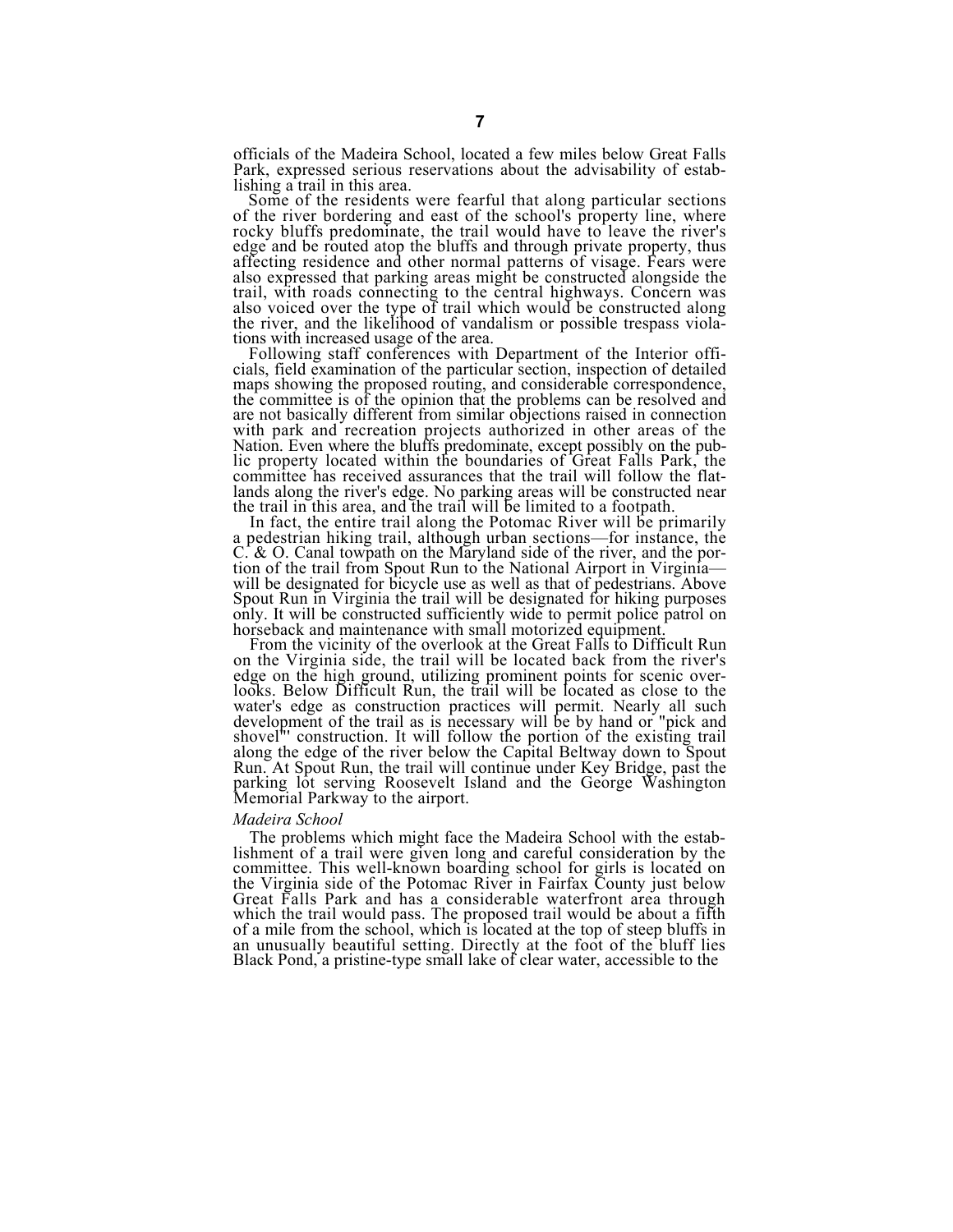school via an old and almost impassable road and a rugged trail tra- versing its southern shore. School officials expressed fears that if a public trail and public access to the trail were established, Black Pond might become an "attractive nuisance," that the area would be difficult to police, and that the safety of the girls could be involved.

Representatives of the Bureau of Outdoor Recreation and of the National Park Service of the Department of the Interior, as well as the chairman and committee staff members examined this problem thoroughly. At the insistence of Chairman Jackson, Interior Secretary Udall has assured the committee that steps will be taken to provide the fullest

possible protection for the school in the event the Potomac Heritage Trail is established. The Department of the Interior has indicated its willingness to install an inconspicuous fence along the upper part of the slope nearer the actual buildings occupied by the Madeira School in order to discourage trespass. A letter from Secretary Udall discussing this prob

U.S. DEPARTMENT OF THE INTERIOR, OFFICE OF THE SECRETARY, *Washington, D.G., March 26,1968.* Hon. HENRY M. JACKSON, *U.S. Senate, Washington, D.C.*

DEAR SENATOR JACKSON: The concern expressed by Headmistress Barbara Keyser over policing proposed park areas near the Madeira School in Fairfax County, Va., has been examined carefully. We have previously explained to Miss Keyser and others, including Senator Stuart Symington, that in our judgment a public trail skirting the edge of the river approximately a fifth of a mile from the school and at the bottom of a steep bluff below the area occupied by the school buildings will not seriously endanger the school's programs, activities, or residents. Therefore, we are glad to furnish, as you request assurances that we will give consideration to the fullest possible protection for the school in the event the national trails bill, S. 827 is enacted.

As a policing responsibility, this section of the Potomac shoreline near the school would be comparable to many areas of Rock Creek Park as well as units of Great Falls Park in Maryland and Virginia. Its relative remoteness, ruggedness, and relationship to nearby residential and school areas would not in our judgment jeopardize successful management of the riverside as a natural area conducive to decent public use, if adequately patrolled. "We stress this because it is true of all such areas of public use; lawlessness and crime arising more from lack of

surveillance than from incidence of public use.<br>If a trail could be developed along this section of the river, there<br>would be, besides police patrol, the additional safety of surveillance by park, interpretive, and maintenance staff members as w<sup>e</sup>ll as the presence of a number of responsible park visitors. We feel that the cost of staffing necessary for protection would be justifiable as a basic part

The granting of a scenic easement to the Northern Virginia Regional Park Authority in September 1966 by the school has been offered as a contribution to the purposes of the Potomac National River for preservation of natural and scenic areas. However, the easement, as we understand it, applies only to the lower portion of the palisades (land below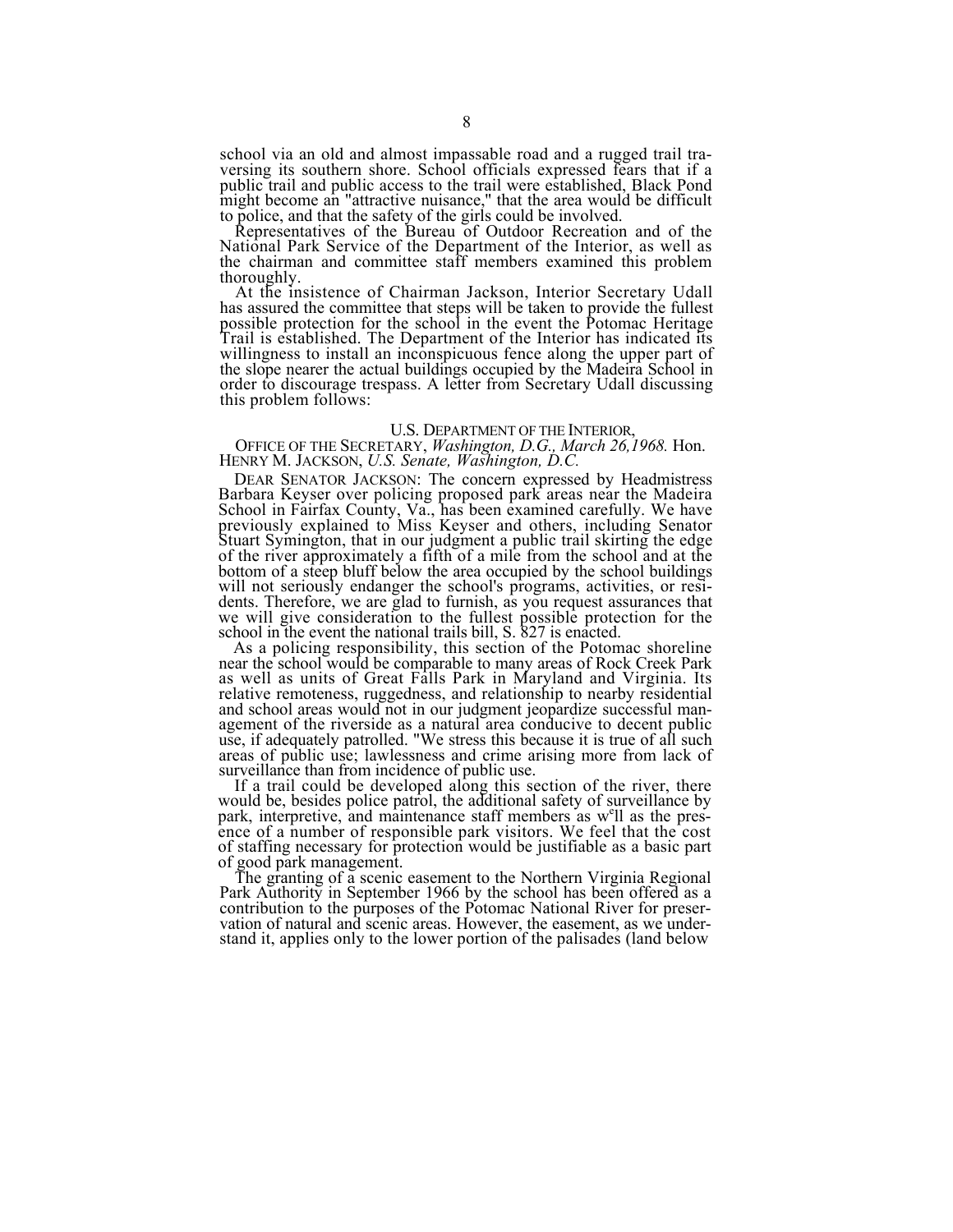the 200-foot contour) allows for construction, and expires when the property ceases to be used for school purposes. Our Solicitor advises that such qualifications do not constitute the perpetual protection necessary to achieve long-range public objectives for the Potomac National River. If permanent preservation of natural beauty is to be accomplished by means of scenic easements, they must be perpetual in nature and adequate t

involved.<br>The current Potomac National River proposal recommends the preservation in a natural condition of the Potomac shore and palisade slope to approximately the 300-foot contour in the vicinity of Madeira School. The Potomac Heritage Trail, the only development suggested, would generally follow the river's edge, and the scenic easements applicable to the steep bluffs would permit the continuation of present school activities including appropriate expansion and thus we believe these restrictions would have no adverse effect on Madeira School's operations.

Moreover, we have assured Madeira officials of our willingness to install an inconspicuous fence along the upper part of the slope in order to discourage trespass from proposed park land onto the remaining school area.

We trust that these comments will be of assistance to you in evaluating possible effects of the Potomac National River or the Potomac

Heritage Trail on the Madeira School. We appreciate the interest and concern which prompts your careful consideration of these matters. Sincerely yours,

STEWART L. UDALL, *Secretary of the Intetior.*

In addition, when detailed plans for the trail were examined by the committee, several factors became apparent:<br>(1) The trail would be limited to a footpath; (2) No access roads or parking facilities on the trail in this a

trail would be closed at night; (4) It would have police patrol, and there will be the additional safety of surveillance by park, interpre-

tive, and maintenance staff members.<br>An inspection trip to Black Pond by members of the committee staff and Department of the Interior officials led to the conclusion that even without a fence the rugged terrain, which rises some 300 feet above the river level, would discourage trespass.

Nevertheless, the committee believes that the sincere concern of Madeira School officials for the safety of its students and property w<sup>o</sup>uld warrant a continued police surveillance of this area if a national trail is authorized. Since access to the area will be primarily from Great Falls Park, this should not be too difficult for the National Park Service officials to carry out.

## PACIFIC CREST TRAIL

The Pacific Crest Trail, 2,350 miles from the Canadian to the Mexican border, has been open since 1937 through some of the world's most magnificent scenery. Along this trail is a generous share of the conti-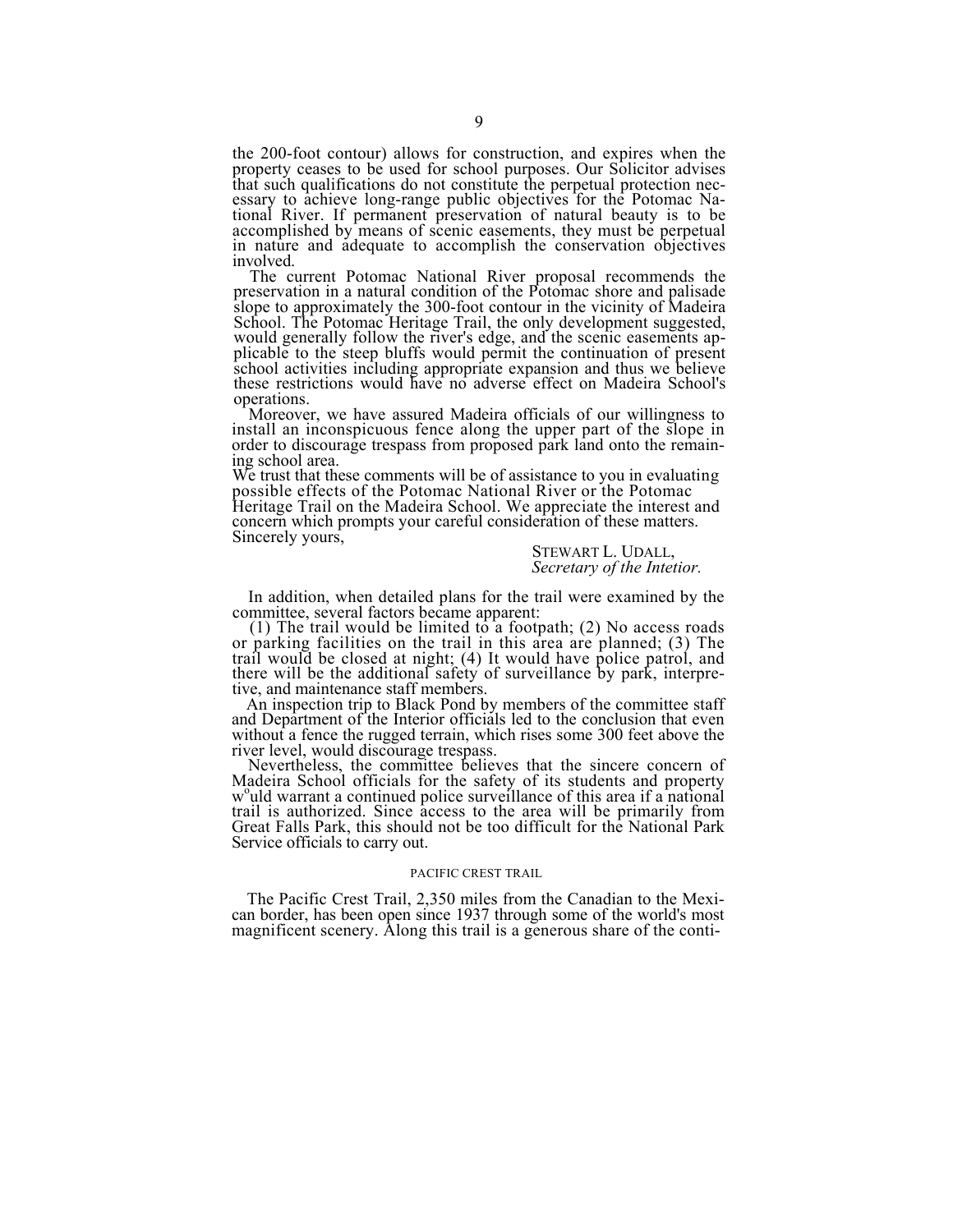nent's most verdant forests, tallest and oldest trees, highest mountains, clearest streams, and breathtaking waterfalls.

In describing the Cascade and Sierra Nevada mountains through which this trail passes, the authors of the report "Trails for America" say:

The unique golden trout and the almost extinct giant con- dor call them home. The great California grizzly once roamed their high slopes. The mountains still abound with deer, black bear, and other interesting varieties of game. For the recrea- tionist they offer a lifetime of inspiration and adventure with a stimulating new experience around every bend.

The trail travels 457 miles through the State of "Washington, 4ut> miles through Oregon, and 1,450 miles through California. The northern end is at International Monument 78 on the Canadian-United States border, and the southern end on the Mexican border at International Boundary Marker 251. The Washington scenery is spectacular, particularly in the North Cascades Primitive Area, Glacier Peak Wilderness, Mount Rainier National Park, Goat Rocks Wilderness and Mount Adams Wilderness. Other mountain ranges march across the skyline. Snowy peaks, glaciers, alpine meadows with march across the skyline. Snowy peaks, glaciers, alpine meadows with clear springs and brooks, small lakes and rushing rivers are abundant. As it does in Washington, the trail in Oregon follows the Cascades, after crossing the Columbia River at the Bridge of the Gods. Glacial moraines and icefields are visible at Mount Hood, where the trail passes the famous Timberline Lodge and ski area. Further on are lava flows and basalt columns, and such striking wilderness areas as the Three Sisters. The trail also crosses the uniquely beautiful Crater Lake National Park.

Fourteen national forests are crossed by the California portion of the trail. The trail also leads successively through the Marble Mountain Wilderness, Thousand Lakes Wilderness, Lassen Volcanic National Park, Donner Pass, Yosemite National Park, Minarets Wilderness, Devils Postpile National Monument, Kings Canyon National Park, Sequoia National Park, and the newly designated San Gabriel Park, Sequoia National Park, and the newly designated San Gabriel Wilderness Area. It terminates at the Mexican border 40 miles south-east of San Diego.

Eighty percent of the Pacific Crest Trail is on Federal lands, repre-<br>senting 1,842 miles. State ownership accounts for 27 miles, and private ownership 444 miles.

### TRAILS FOE STUDY

Eleven trails are in the bill for study for possible future inclusion. The bill pro $\lambda$  ides that the appropriate secretary will make such studies of other trails in consultation with other Federal agencies administering with interested interstate, State, local governmental and private agencies and organizations concerned. The studies, with recommendations, would be submitted to the President, who in turn w<sup>o</sup>uld make recommendations to the Congress. The studies Mill include, among others,<br>the following trails:<br>(1) Continental Divide Trail, southern sector, an approximately<br>1,900-mile segment of the Continental Divide Trail extending from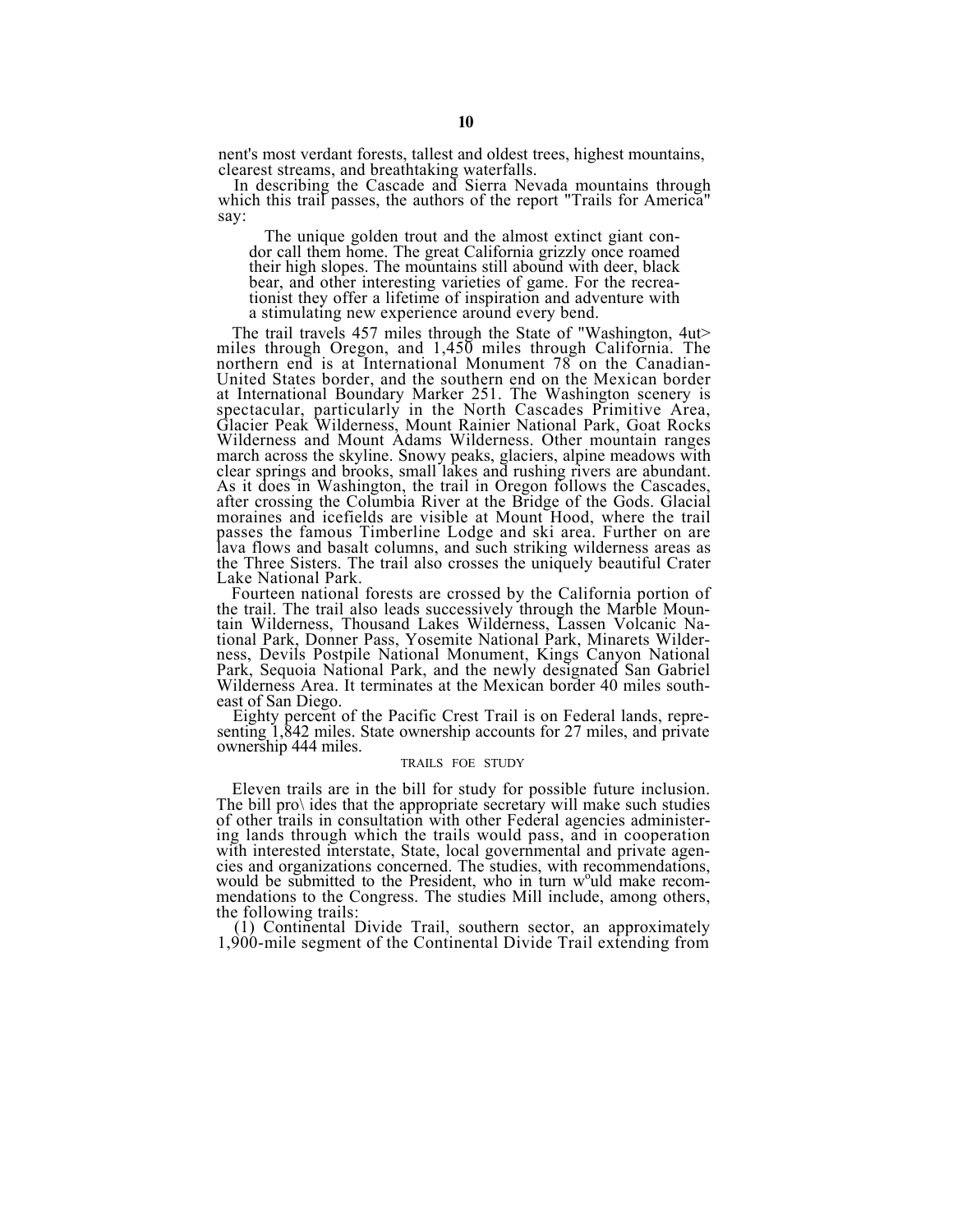near the Mexican border in southwestern New Mexico northward generally along the Continental Divide to the intersection of the divide with the southern boundary of the Bridger National Forest.

with the southern boundary of the Bridger National Forest.<br>
(2) Ohisholm Trail, from San Antonio, Tex., approximately 700<br>
miles north through Oklahoma to Abilene, Kans.<br>
(3) Lewis and Clark Trail, from St. Louis, Mo., app

and inbound routes of the Lewis and Clark Expedition. (4) Natchez Trace, from Nashville, Term., approximately 600 miles to Natchez, Miss.

(5) North Country Trail, from the Appalachian Trail in Vermont, approximately 3,200 miles through the States of New York, Pennsyl vania, Ohio, Michigan, Wisconsin, and Minnesota, to the Lewis and Clark Trail in North Dakota.

(6) Oregon Trail, from Independence, Mo., approximately 2,000 miles to near Fort Vancouver, Wash.

(7) Santa Fe Trail, from Independence, Mo., approximately 800 miles to Santa Fe, N. Mex.<br>(8) Long Trail, extending 255 miles from the Massachusetts border

northward through Vermont to the Canadian border.<br>
(9) Mormon Trail, extending from Nauvoo, 111., to Salt Lake City,<br>
Utah, through the States of Iowa, Nebraska, and Wyoming.

(10) Gold Rush Trails in Alaska.

(11) Mormon Battalion Trail, extending 2,000 miles from Mount Pisgah, Iowa, through Kansas, Colorado, New Mexico, and Arizona

to Los Angeles, Calif.<br>In designating the study of the Gold Rush Trails in Alaska, or the<br>appropriate portions thereof, the committee refers specifically to (1)<br>the Chilkoot Trail extending from Dyea over Chilkoot Pass to Valdez Trail from Valdez to Fairbanks; and (5) the Iditarod Trail originating in Knik and crossing the Alaskan Range to Iditarod City; and to other such Gold Rush Trails in Alaska.

### COST

The bill provides that money appropriated for Federal purposes from the land and water conservation fund shall be available for the acquisition of property for the trails. An amendment which the committee adopted would limit appropriations for land acquisition to \$10

million during the 5 years following enactment of the bill. In this connection, the committee believes that early funding should be largely directed at land acquisition for the Appalachian and Po- tomac Heritage Trails.

## COMMITTEE RECOMMENDATION

The committee recommends early passage of S. 827, the bill to establish a nationwide system of trails.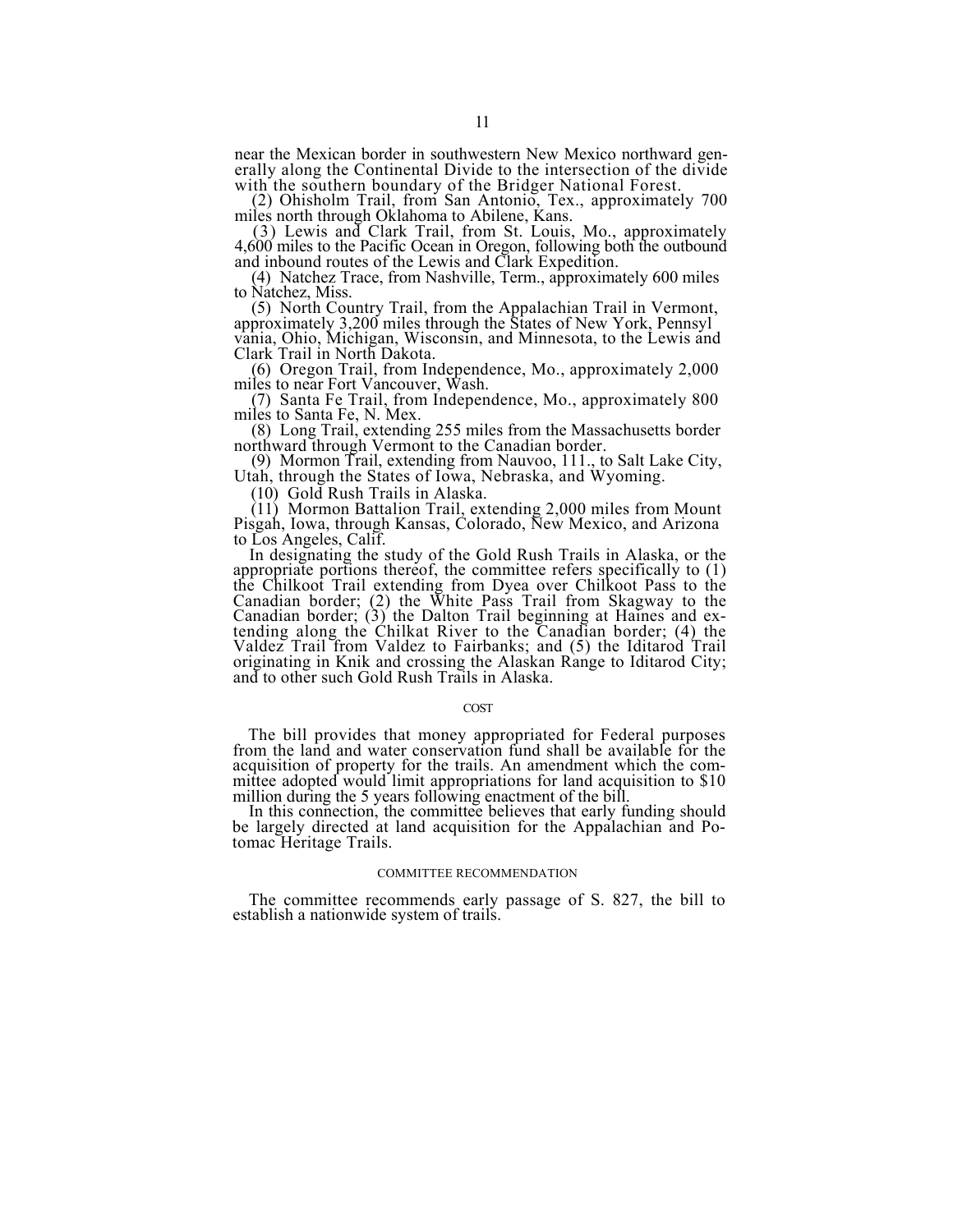## ADMINISTRATIVE REPORT

The administrative report on the proposal for this legislation follows:

U.S. DEPARTMENT OF THE INTERIOR, OFFICE OF THE SECRETARY, *Washington. D.C., February 1, 1967.* Hon. HUBERT H. HUMPHREY, *President of the Senate, Washington, D.G.*

DEAR MR. PRESIDENT : The President in his February 23, 1966, message on preserving our natural heritage, said "I am submitting legislation to foster the development by Federal, State, and local agencies of a nationwide system of trails and give special emphasis to the location of trails near metropolitan areas." Such legislation was submitted in

the second session of the 89th Congress, and is resubmitted in the enclosed draft bill in a slightly modified form.<br>A nationwide system of trails will open to all the opportunity to develop an intimacy with the wealth and door world for a few hours at a time, or on 1-day jaunts, overnight treks, or expeditions lasting a week or more. A system of trails carved through areas both near to, and far from, man and his works will provide many varied and memorable experiences for all who utilize the trails.

The enclosed draft bill is based upon a joint study by the Secretary of the Interior and the Secretary of Agriculture in cooperation with other public and private interests. The bill provides for the establishment of a nationwide system of trails composed of the following four general classes of trails to serve the needs of the American people:

National scenic trails.—A relatively small number of lengthy trails<br>which have natural, scenic, or historic qualities that give them recrea-<br>tion use potential of national significance. Such trails will be several hundred miles long, may have overnight shelters at appropriate intervals, and may interconnect with other major trails to permit the enjoy- ment of such activities as hiking or horseback riding. The enclosed bill designates certain trails as national scenic trails for inclusion in the nationwide system, and provides that other trails may be so designated by subsequent legislation. The bill provides that money appropriated for Federal purposes from the land and water conservation fund shall be available to Federal agencies to acquire property for the national scenic trails. By the terms of the Land and Water Conservation Fund Act of 1965, money appropriated from the fund for State purposes would be available to States and their political subdivisions for land acquisition and development for trail purposes. The development of national scenic trails by Federal agencies would be financed by appro-<br>priations from the general fund of the Treasury.<br>*Federal pa/k, forest, and other recreation trails.*—There will be an

improvement and expansion of existing trails and the development of additional trails within areas administered by the Secretaries of the Interior and Agriculture in order to enable the public to make use of the distinctive natural, scenic, and historic resources of the areas administered by the two Secretaries. Among such areas are the national parks, national forests, national wildlife refuges, Indian Reservations,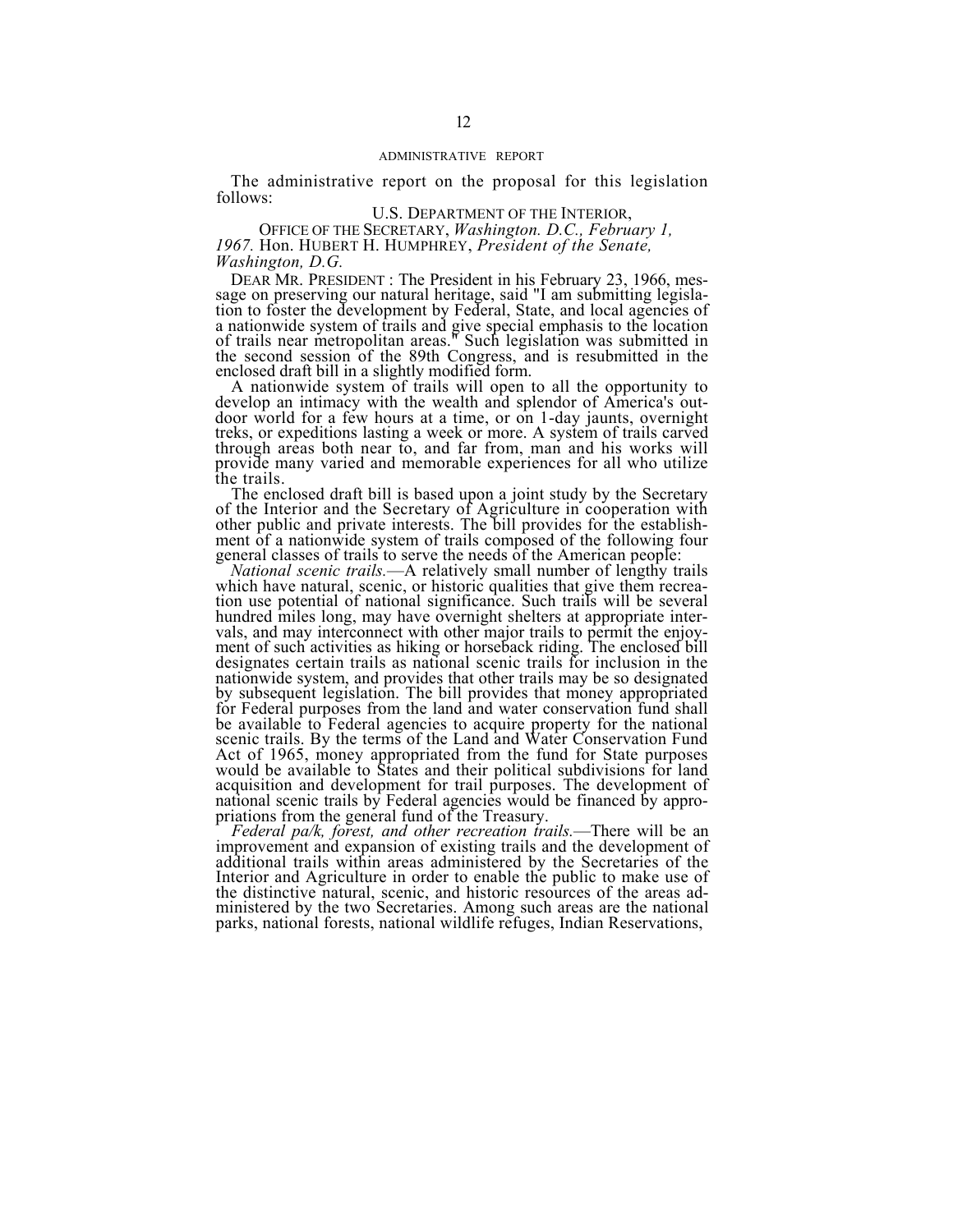and public domain lands. However, appropriate arrangements would need to be made with the Indian tribes and individual Indians involved for rights-of-way or easements across Indian lands. No new legislation is required to authorize the construction of this class of trails. The two<br>Secretaries will request funds for the trails as part of their regular requests for appropriations as they have in the past. The enclosed bill authorizes each Secretary to designate and mark the trails of this class under his administrative jurisdiction as part of the nationwide system

of trails.<br>State park, forest, and other recreation trails.—An expansion of *State park, forest, and other recreation trails.*—An expansion of trails on lands ow<sup>n</sup>ed or administered by the States will be encouraged. trails on lands ow<sup>n</sup>ed or administered by the States will be encouraged. Only a few States now have major trail development programs under-Only a few States now have major trail development programs under-<br>way or planned. Almost half of the States report that they have less<br>than 100 miles of such trails. The enclosed bill directs the Secretary of<br>the Interior and project proposals submitted to the Secretary under the Land and "Water Conservation Fund Act of 1965 (78 Stat. 897). Upon the approval by the Secretary of the Interior of trail projects proposed by the States for financial assistance under the fund act, funds would be available for the acquisition and development of the trails from the moneys allocated to the States out of the fund. The bill also directs the Secretary of the Interior, under the authority of the act of May 28, 1963 (77 Stat. 49), and the Secretary of Agriculture, under authority vested in him, to encourage the establishment of such trails. The States may de

may designate and mark this class of trails as part of the nationwide<br>system with the approval of the Secretary of the Interior.<br>*Metropolitan area trails*.—To serve people near their homes, local<br>governments will be encou needs of large numbers of people for limited hiking and riding experiences. Whenever possible, the trails will lead directly from urban residential areas. Where appropriate, river and canal banks, utility rights-of-way, abandoned railroad or streetcar beds, and even city streets and sidewalks will be utilized. The enclosed bill directs the Secretary of the Interior to encourage the establishment of metropolitan area trails under the existing authority and procedures of the Land and Water Conservation Fund Act. It also directs the Secretary of Housing and Urban Development to encourage the planning and provision of trails in metropolitan and other urban areas through and provision of trails in metropolitan and other urban areas through the existing urban planning assistance program and the urban open-<br>space land program. In addition, the bill directs the Secretary of the Interior, under the authority of the Act of May 28, 1963 (77 Stat. 49), and the Secretary of Agriculture, under the authority vested in him, to encourage States, political subdivisions and private intertrails. This class of trails may be designated and marked as part of the system by the States or other administering agencies with the ap-

proval of the Secretary of the Interior.<br>As initial units of the nationwide system of trails, the enclosed bill<br>designates four trails located within easy reach of major population<br>centers as national scenic trails:

1. The Appalachian Trail, extending 2,000 miles along the Ap- palachian Mountains from Maine to Georgia.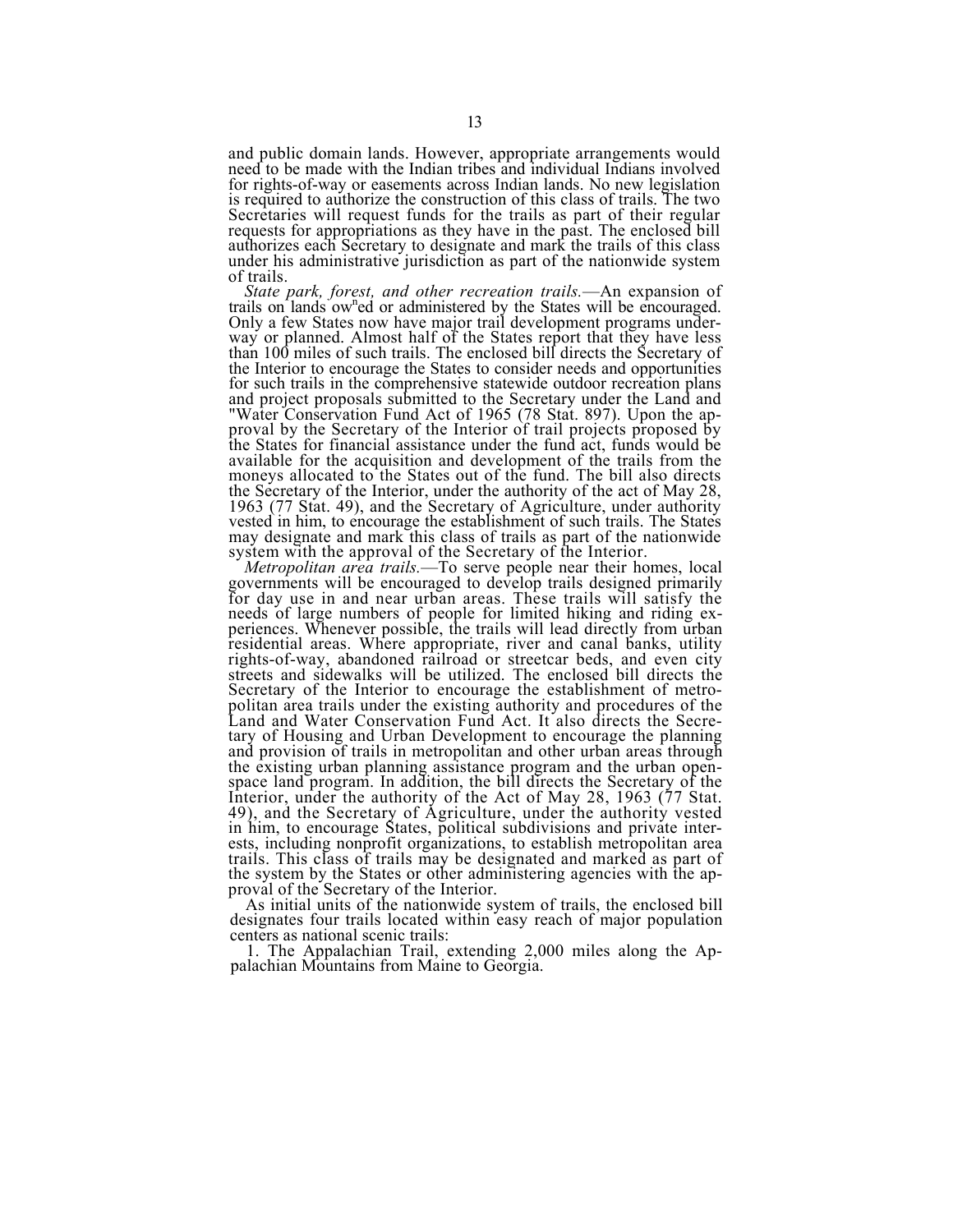2. Continental Divide Trail, extending 3,100 miles along the Continental Divide from near the Mexican border to the Canadian border.

3. Pacific Crest Trail, extending 2,350 miles along the mountain ranges of the west coast States from the Mexican border to the

Canadian border.<br>4. Potomac Heritage Trail, extending 825 miles along the Potomac

River from its mouth to its sources in Pennsylvania and West Vir<br>ginia.<br>The Secretary of the Interior is authorized to select a right-of-way<br>for, and to provide appropriate marking of, the Appalachian and Kitomac Heritage Trails, and the Secretary of Agriculture is author- ized to do likewise for the Continental Divide and Pacific Crest Trails. The rights-of-way for the trails will be of sufficient width to protect cultural, scenic, and historic features along the trails and to provide needed public use facilities. The rights-of-way will be located to avoid established uses that are incompatible with the protection of a trail in its natural condition and its use for outdoor recreation. The location, relocation, and marking of the national scenic trails will be coordinated with the various Federal agencies, States, local governments, private organizations, and individuals concerned. Notice of the selection of the trail rights-of-way, and changes therein will be published

in the Federal Register.<br>The Secretary charged with the selection of the rights-of-way for<br>the four national scenic trails is authorized to establish an advisory<br>council for each trail. The council will advise and assist i tion of the rights-of-way, and the marking and administration of the agencies that administer lands through which the trail passes, of the States involved, and of private organizations having an established and recognized interest in the trail.<br>The enclosed bill requires the advisory counci

Trail to include a sufficient number of members of the Appalachian<br>Trail Conference to represent the various sections of the country<br>through which the trail passes. This provision of the bill recognizes the long history of responsible service of the Appalachian Trail Conference and its more than 40 member clubs which now maintain much of the 2.000-mile length of the trail.

The bill authorizes the heads of Federal agencies, within the exterior boundaries of federally administered areas that are included in the rights-of-way selected for a national scenic trail (1) to enter into written cooperative agreements with private landowners, private organizations, and individuals to develop, operate, and maintain the trail; and (2) to acquire lands or interests in lands by donation, purchase with donated or appropriated funds, or exchange.<br>With respect to the lands within a national scenic trail rights-of-<br>way that are outside of the exterior

istered areas, the bill encourages States and local governments (1) to<br>enter into written cooperative agreements with landowners, private<br>organizations, and individuals to develop, operate, and maintain the trail; and (2) to acquire, develop, and administer these lands or interests therein. If, however, the States or local governments are unable or unwilling to enter into such agreements or to acquire such lands to protect the established route of the trail within 2 years after the selec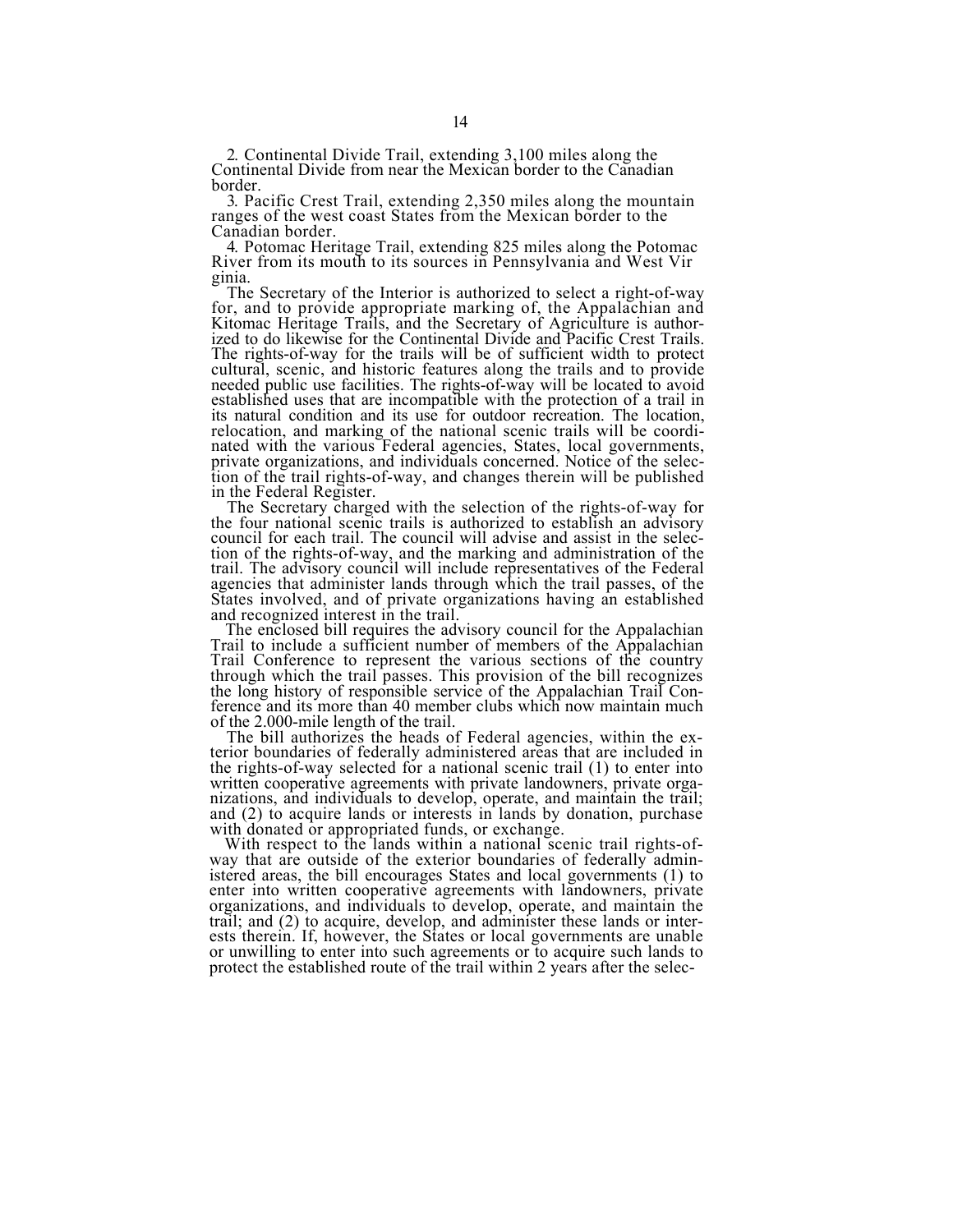tion of the right-of-way, the Secretary charged with the selection of the rights-of-way is authorized to undertake such agreements with the above parties and State and local governments, and to acquire, develop, and administer the privately owned lands or interests therein. The lands and interests therein by eminent domain without the consent of the owner unless he has made all reasonable efforts to acquire such property by negotiation. And in exercising the power of eminent domain in such cases, he may not acquire the fee title unless he deter-<br>mines the acquisition of lesser interests or written agreements is

mines the acquisition of lesser interests or written agreements is inadequate.<br>The Secretary of the Interior will administer the Appalachian and Potomac Heritage Trails, and the Secretary of Agriculture will administer the Continental Divide and Pacific Crest Trails. When any portion of one of the above trails is within an area administered by another Federal agency, however, such portion will be administered another Federal agency, however, such portion will be administered as the appropriate Secretary and the head of that agency determine, or as directed by the President.

The use of motor vehicles by the general public along national scenic trails will be prohibited. This will not, however, prevent motor vehicles from crossing the trails where necessary, or the use of motor vehicles along the trails for rescue, firefighting, or other emergency purposes. Similarly, it is recognized that additional highways, utility lines, and other vital public facilities may unavoidably be routed across the trails.

The Appalachian Trail Conference will be encouraged to continue its role as the principal guardian of the Appalachian Trail. For over 40 years, thousands of volunteer members of the Appalachian Trail Conference have teamed together to establish and maintain the trail.<br>Their work on the trail has been as important an outdoor recreation Their work on the trail has been as important an outdoor recreation activity to them as the enjoyment of hiking and camping along the trail. The enclosed bill will insure that the Appalachian Trail will continue to provide both a source of hiking pleasure to trail conference members and the general public and an opportunity for volunteer work to help maintain the trail.

to help maintain the trail. We estimate the land acquisition cost for the four national scenic trails at approximately \$9,985,000 and the development costs for the<br>first 5 years at approximately \$20 million. Annual operation and main-<br>tenance costs for the four trails are expected to be about \$1,177,000<br>after the fi

not now in public ownership. This assumes acquisition in fee of an average of 25 acres per mile, as well as the acquisition of scenic easements, as needed, to protect trail values on adjoining lands. The 25-acre-per-<br>mile acquisition in fee would permit a right-of-way averaging about<br>200 feet in width. We hope, however, that satisfactory written coopera-200 feet in width. We hope, however, that satisfactory written cooperative agreements can be negotiated which will materially reduce the

need for land acquisition, and thus the estimated cost.<br>In keeping with the bill's objective of encouraging cooperation be-<br>tween the Federal agencies, States, local governments and private interests concerned, we anticipate that non-Federal interests will par